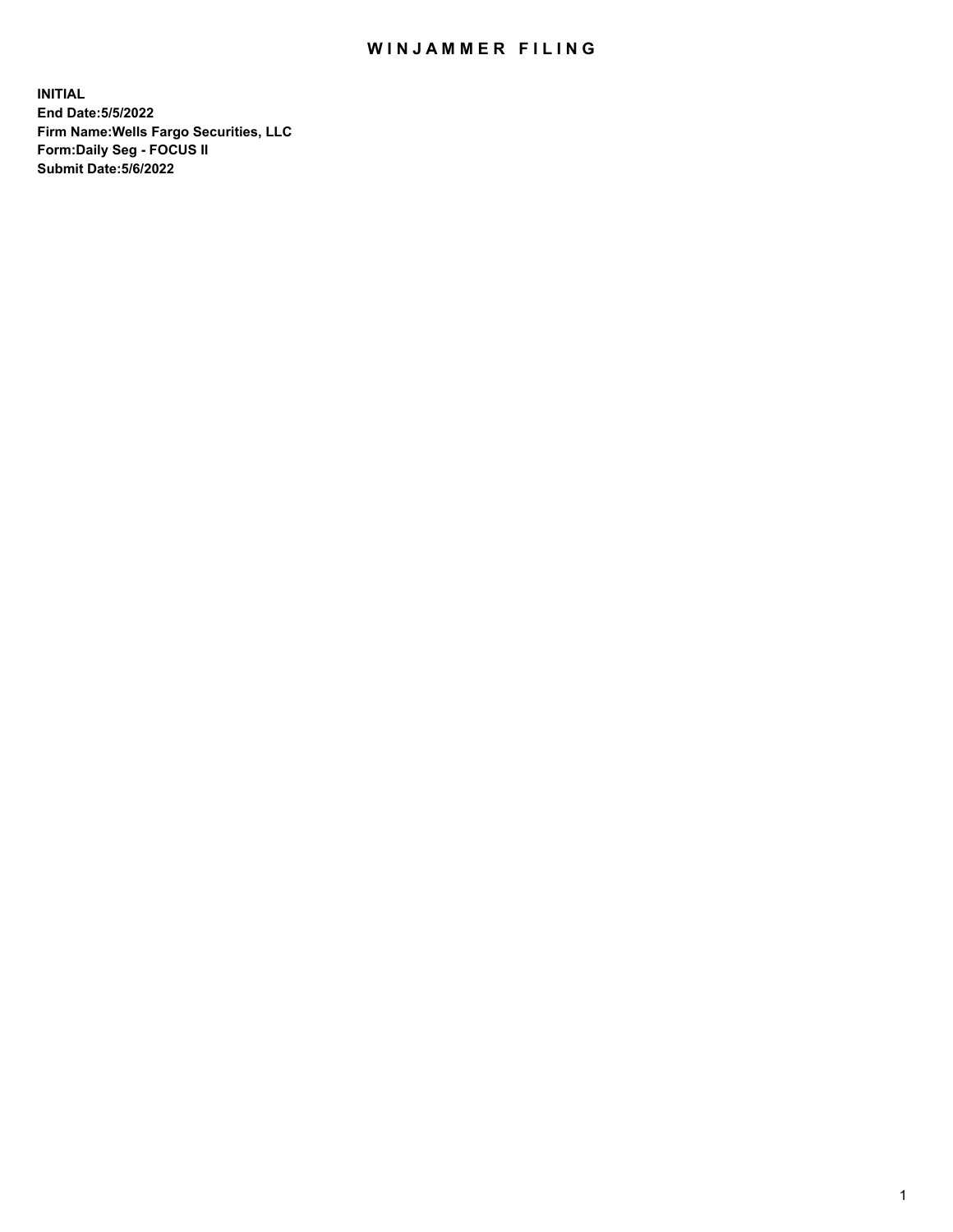**INITIAL End Date:5/5/2022 Firm Name:Wells Fargo Securities, LLC Form:Daily Seg - FOCUS II Submit Date:5/6/2022 Daily Segregation - Cover Page**

| Name of Company                                                                                                                                                                                                                                                                                                               | <b>Wells Fargo Securities LLC</b>                          |
|-------------------------------------------------------------------------------------------------------------------------------------------------------------------------------------------------------------------------------------------------------------------------------------------------------------------------------|------------------------------------------------------------|
| <b>Contact Name</b>                                                                                                                                                                                                                                                                                                           | <b>James Gnall</b>                                         |
| <b>Contact Phone Number</b>                                                                                                                                                                                                                                                                                                   | 917-699-6822                                               |
| <b>Contact Email Address</b>                                                                                                                                                                                                                                                                                                  | james.w.gnall@wellsfargo.com                               |
| FCM's Customer Segregated Funds Residual Interest Target (choose one):<br>a. Minimum dollar amount: ; or<br>b. Minimum percentage of customer segregated funds required:% ; or<br>c. Dollar amount range between: and; or<br>d. Percentage range of customer segregated funds required between:% and%.                        | 105,000,000<br><u>0</u><br>0 <sub>0</sub><br>00            |
| FCM's Customer Secured Amount Funds Residual Interest Target (choose one):<br>a. Minimum dollar amount: ; or<br>b. Minimum percentage of customer secured funds required:%; or<br>c. Dollar amount range between: and; or<br>d. Percentage range of customer secured funds required between: % and %.                         | 30,000,000<br><u>0</u><br>0 <sub>0</sub><br>0 <sub>0</sub> |
| FCM's Cleared Swaps Customer Collateral Residual Interest Target (choose one):<br>a. Minimum dollar amount: ; or<br>b. Minimum percentage of cleared swaps customer collateral required:%; or<br>c. Dollar amount range between: and; or<br>d. Percentage range of cleared swaps customer collateral required between:% and%. | 355,000,000<br><u>0</u><br>00<br>00                        |

Attach supporting documents CH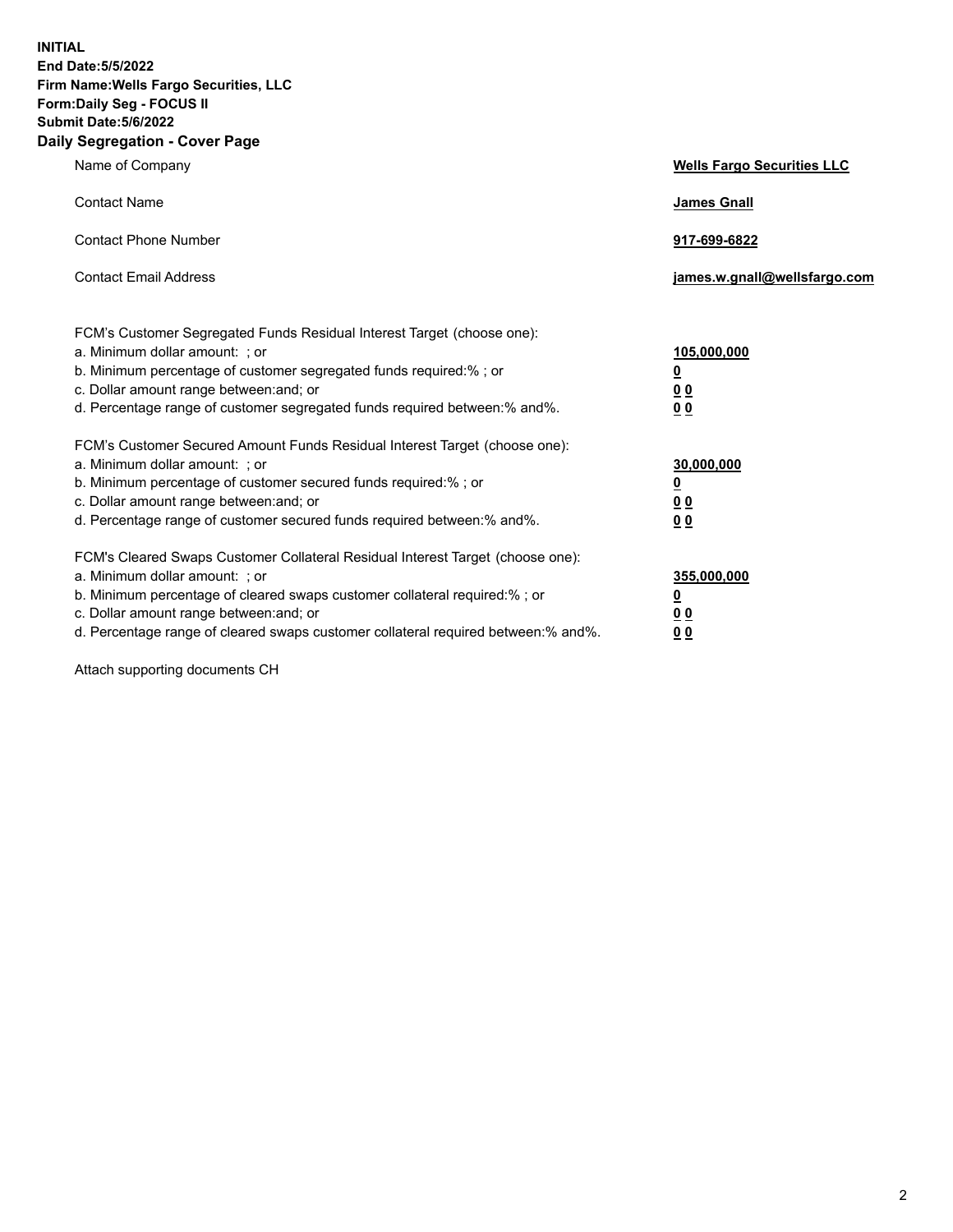**INITIAL End Date:5/5/2022 Firm Name:Wells Fargo Securities, LLC Form:Daily Seg - FOCUS II Submit Date:5/6/2022 Daily Segregation - Secured Amounts** Foreign Futures and Foreign Options Secured Amounts

Amount required to be set aside pursuant to law, rule or regulation of a foreign government or a rule of a self-regulatory organization authorized thereunder **0** [7305] 1. Net ledger balance - Foreign Futures and Foreign Option Trading - All Customers A. Cash **651,015,825** [7315] B. Securities (at market) **381,845,144** [7317] 2. Net unrealized profit (loss) in open futures contracts traded on a foreign board of trade **-243,618,915** [7325] 3. Exchange traded options a. Market value of open option contracts purchased on a foreign board of trade **247,704** [7335] b. Market value of open contracts granted (sold) on a foreign board of trade **0** [7337] 4. Net equity (deficit) (add lines 1. 2. and 3.) **789,489,758** [7345] 5. Account liquidating to a deficit and account with a debit balances - gross amount **41,011,091** [7351] Less: amount offset by customer owned securities **-40,906,120** [7352] **104,971** [7354] 6. Amount required to be set aside as the secured amount - Net Liquidating Equity Method (add lines 4 and 5) 7. Greater of amount required to be set aside pursuant to foreign jurisdiction (above) or line 6. FUNDS DEPOSITED IN SEPARATE REGULATION 30.7 ACCOUNTS 1. Cash in banks A. Banks located in the United States **163,104,517** [7500] B. Other banks qualified under Regulation 30.7 **12,947,254** [7520] **176,051,771** [7530] 2. Securities A. In safekeeping with banks located in the United States **496,373,693** [7540] B. In safekeeping with other banks qualified under Regulation 30.7 **0** [7560] **496,373,693** [7570] 3. Equities with registered futures commission merchants A. Cash **-92,266,462** [7580] B. Securities **65,471,450** [7590] C. Unrealized gain (loss) on open futures contracts **125,051,532** [7600] D. Value of long option contracts **20** [7610] E. Value of short option contracts **0** [7615] **98,256,540** [7620] 4. Amounts held by clearing organizations of foreign boards of trade A. Cash **0** [7640] B. Securities **0** [7650] C. Amount due to (from) clearing organization - daily variation **0** [7660] D. Value of long option contracts **0** [7670] E. Value of short option contracts **0** [7675] **0** [7680] 5. Amounts held by members of foreign boards of trade A. Cash **460,851,780** [7700] B. Securities **0** [7710] C. Unrealized gain (loss) on open futures contracts **-313,296,643** [7720] D. Value of long option contracts **247,684** [7730] E. Value of short option contracts **0** [7735] **147,802,821** [7740] 6. Amounts with other depositories designated by a foreign board of trade **0** [7760] 7. Segregated funds on hand **0** [7765] 8. Total funds in separate section 30.7 accounts **918,484,825** [7770] 9. Excess (deficiency) Set Aside for Secured Amount (subtract line 7 Secured Statement Page 1 from Line 8) 10. Management Target Amount for Excess funds in separate section 30.7 accounts **30,000,000** [7780]

- 
- 11. Excess (deficiency) funds in separate 30.7 accounts over (under) Management Target **98,890,096** [7785]

**789,594,729** [7355]

## **789,594,729** [7360]

**128,890,096** [7380]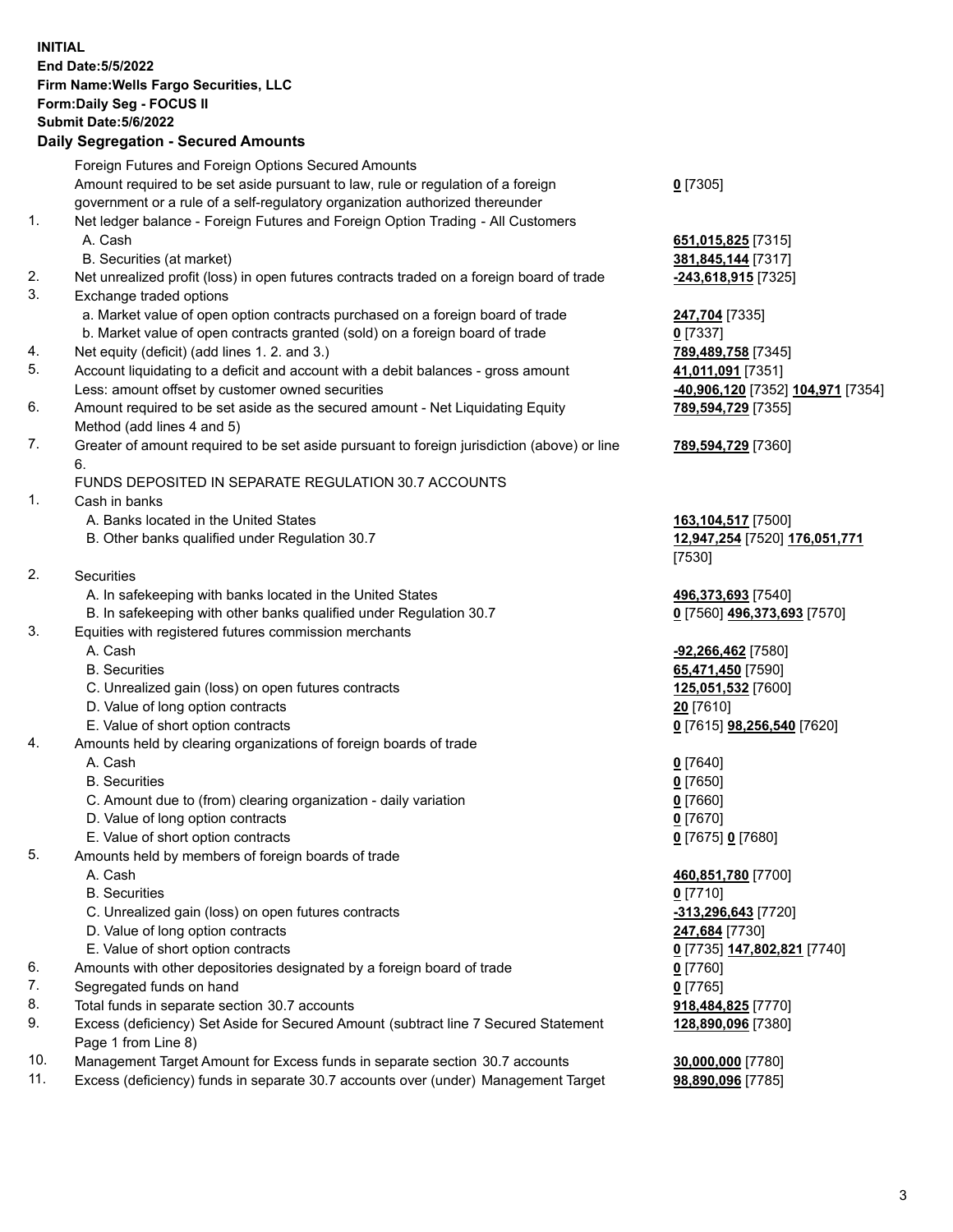| <b>INITIAL</b> | <b>End Date:5/5/2022</b><br>Firm Name: Wells Fargo Securities, LLC<br>Form: Daily Seg - FOCUS II<br><b>Submit Date: 5/6/2022</b><br>Daily Segregation - Segregation Statement                                                                                                    |                                                                       |
|----------------|----------------------------------------------------------------------------------------------------------------------------------------------------------------------------------------------------------------------------------------------------------------------------------|-----------------------------------------------------------------------|
|                | SEGREGATION REQUIREMENTS(Section 4d(2) of the CEAct)                                                                                                                                                                                                                             |                                                                       |
| 1.             | Net ledger balance<br>A. Cash<br>B. Securities (at market)                                                                                                                                                                                                                       | 2,262,336,546 [7010]<br>1,845,197,641 [7020]                          |
| 2.<br>3.       | Net unrealized profit (loss) in open futures contracts traded on a contract market                                                                                                                                                                                               | 2,440,547,642 [7030]                                                  |
| 4.             | Exchange traded options<br>A. Add market value of open option contracts purchased on a contract market<br>B. Deduct market value of open option contracts granted (sold) on a contract market<br>Net equity (deficit) (add lines 1, 2 and 3)                                     | 7,700,257,734 [7032]<br>-7,581,505,867 [7033]<br>6,666,833,696 [7040] |
| 5.             | Accounts liquidating to a deficit and accounts with<br>debit balances - gross amount<br>Less: amount offset by customer securities                                                                                                                                               | 165,151,759 [7045]<br>-165,151,711 [7047] 48 [7050]                   |
| 6.             | Amount required to be segregated (add lines 4 and 5)<br>FUNDS IN SEGREGATED ACCOUNTS                                                                                                                                                                                             | 6,666,833,744 [7060]                                                  |
| 7.             | Deposited in segregated funds bank accounts<br>A. Cash<br>B. Securities representing investments of customers' funds (at market)<br>C. Securities held for particular customers or option customers in lieu of cash (at<br>market)                                               | 82,607,928 [7070]<br>1,060,888,704 [7080]<br>165,143,201 [7090]       |
| 8.             | Margins on deposit with derivatives clearing organizations of contract markets<br>A. Cash<br>B. Securities representing investments of customers' funds (at market)<br>C. Securities held for particular customers or option customers in lieu of cash (at                       | 3,937,220,300 [7100]<br>98,988,262 [7110]<br>1,680,054,440 [7120]     |
| 9.             | market)<br>Net settlement from (to) derivatives clearing organizations of contract markets                                                                                                                                                                                       |                                                                       |
| 10.            | Exchange traded options<br>A. Value of open long option contracts                                                                                                                                                                                                                | 29,737,812 [7130]<br>7,700,257,734 [7132]                             |
| 11.            | B. Value of open short option contracts<br>Net equities with other FCMs<br>A. Net liquidating equity<br>B. Securities representing investments of customers' funds (at market)<br>C. Securities held for particular customers or option customers in lieu of cash (at<br>market) | -7,581,505,867 [7133]<br>$0$ [7140]<br>$0$ [7160]<br>$0$ [7170]       |
| 12.            | Segregated funds on hand                                                                                                                                                                                                                                                         | $0$ [7150]                                                            |
| 13.            | Total amount in segregation (add lines 7 through 12)                                                                                                                                                                                                                             | 7,173,392,514 [7180]                                                  |
| 14.            | Excess (deficiency) funds in segregation (subtract line 6 from line 13)                                                                                                                                                                                                          | 506,558,770 [7190]                                                    |
| 15.            | Management Target Amount for Excess funds in segregation                                                                                                                                                                                                                         | 105,000,000 [7194]                                                    |
| 16.            | Excess (deficiency) funds in segregation over (under) Management Target Amount<br><b>Excess</b>                                                                                                                                                                                  | 401,558,770 [7198]                                                    |